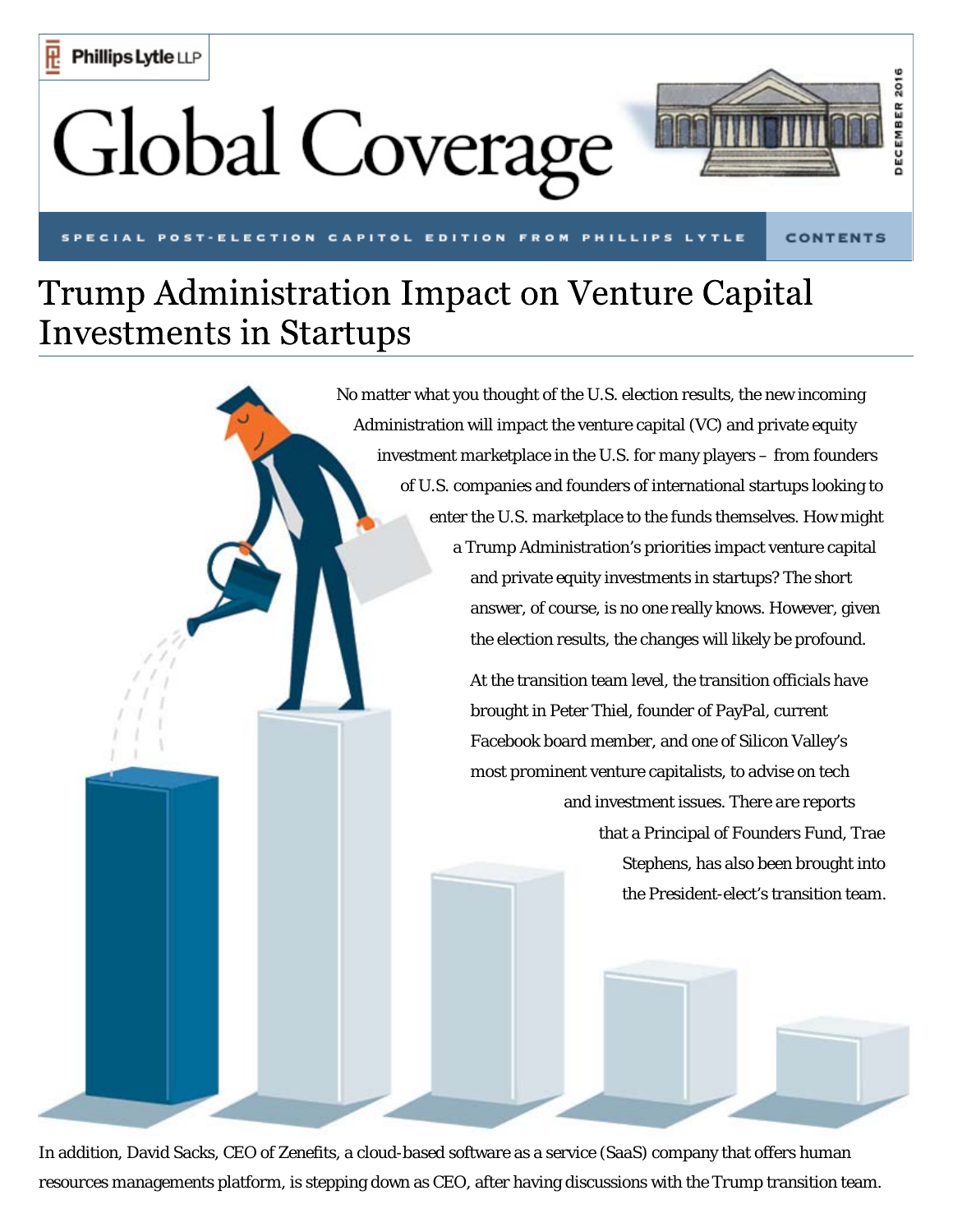Given the apparent cultural disconnect between activist tech community and Trump policies, it will be important for the new Administration to surround itself with experts both in technology and investments so that it could tap into the tech ecosystems around the U.S. and the world for practical advice. To that end, the Trump transition team has invited major tech industry leaders from Oracle, Cisco, Google, Microsoft, Facebook and Apple to attend a roundtable to be held in mid-December.

With respect to the actual business climate for investment (aside from IPO's and the public markets), the venture capital and private equity markets already appear ready for a change of course. At a simple level, there are already signs that the business climate is moving into a more conservative agenda phase with a focus on basic types of developments. All the discussion about infrastructure improvements, for example, clearly highlights the areas that are going to receive attention from the new Administration. Unconventional approaches to policies are to be expected and the tech community's thesis of disrupting markets is not unlike the new Administration's urge to shake things up. With all the new emphasis on emerging technologies, there is no reason to believe that venture capitalists will not continue to invest capital in interesting, compelling and disruptive startups, whether those are founded by U.S.-based founders or even founders outside of the U.S. who are entering the American marketplace. What may change is the emphasis. For example, with new attention to cybersecurity in the U.S. election, there could be interesting opportunities in the cybersecurity space, which may see more activity. At the same time, the emphasis on manufacturing, may usher in a new era of investment in "smart manufacturing" technologies. Moreover, government infrastructure spending may result in new technologies being built for smart city applications and infrastructure and logistics management.

There are, of course, other areas that could see dramatic shifts. With the expected appointment of Tom Price and a Republican-controlled Congress dedicated to scaling back, rewriting and repealing large portions of the Affordable Care Act, investments in digital health companies will likely be geared to the future, next phase of healthcare reform. For VCs dedicated to business model innovation, digital health startups that look to extract value through innovation will likely receive the most interest.

Tax policy and regulatory changes will also clearly impact the investment climate in the U.S. Changes to the laws and regulations relating to the repatriation of overseas cash held by U.S. companies could bring in billions, if not trillions, in newly added capital investment into the U.S. In addition, reducing the corporate tax rate on profitable U.S.-based C Corporations from 35 percent to 15 percent could make the U.S. more attractive as an investment destination and could encourage American companies to locate more operations and more employees in the U.S. However, there could be other policy changes, which could alter the makeup of the investment funds themselves. For example, any changes to the carried interest could impact the venture capital fund and private equity partnership structures. It is too early to tell if any of those proposals will be passed, but the President-elect's pick for Treasury Secretary, Steven Mnuchin, a Goldman Sachs alumnus, has already indicated that a major priority will be dropping the corporate tax rate from 35 percent to 15 percent (on the tax side) and rolling back parts of the Dodd-Frank laws and other financial regulations (on the regulatory side). It is possible that the Consumer Financial Protection Bureau (CFPB) may lose its regulatory muscle under a Trump Administration, potentially giving some fin-tech companies (particularly those developing and expanding lending platforms) more leeway to experiment in the marketplace.

Of course, irrespective of the new incoming Administration, the marketplace will likely largely dictate the types of investments that will be made over the next four to eight years. With driverless cars and trucks on the horizon and smart